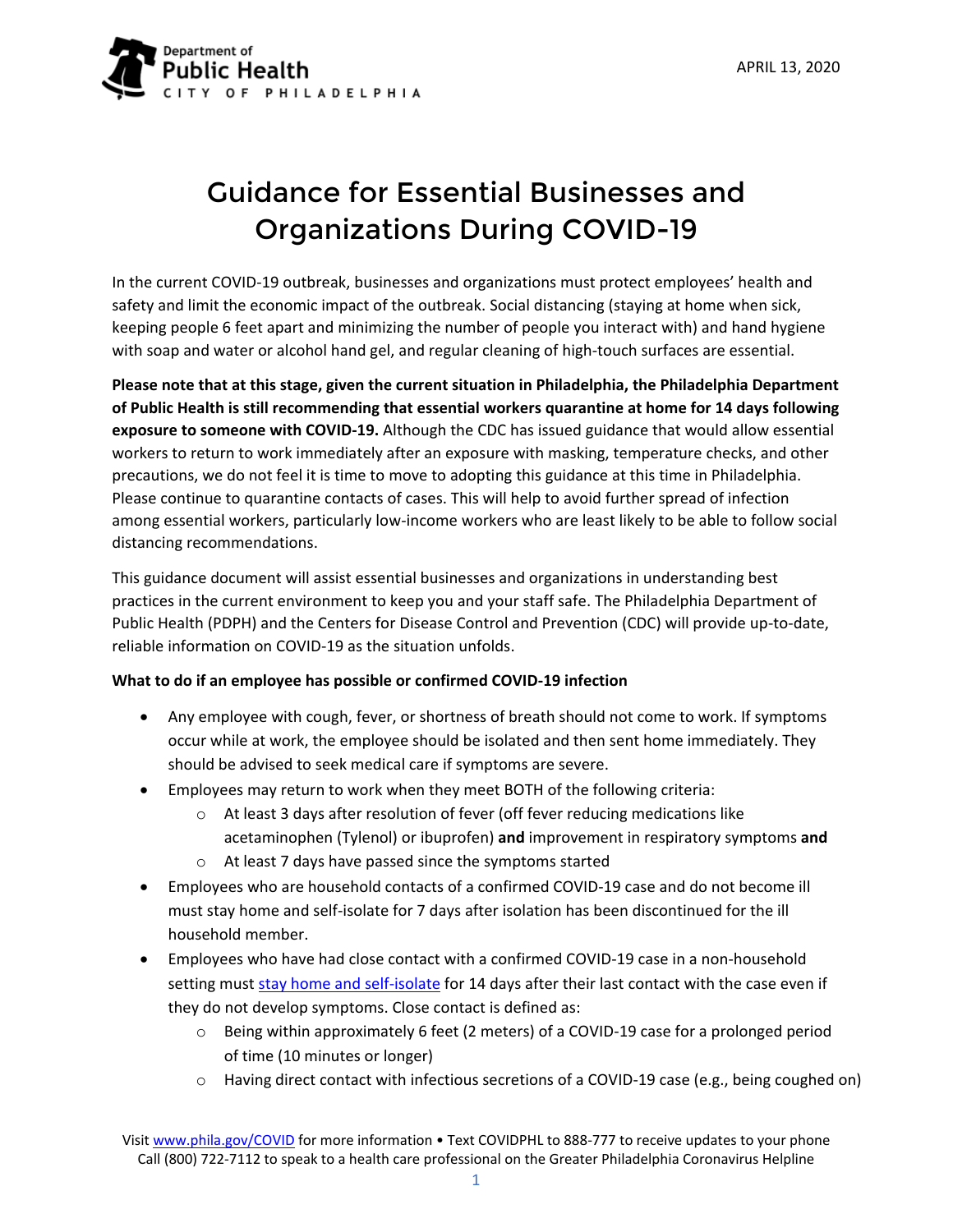

- Employees who were in the same indoor environment with a COVID-19 case, but not meeting criteria for a close contact (i.e., being in a room more than 6ft away from the case) should selfmonitor for symptoms for 14 days after their last contact with the case and isolate if symptoms develop.
- Employees who have had contact with someone who has been exposed to a case or possible case are not required to isolate unless that person develops symptoms or is diagnosed with COVID-19.
- People with mild illness due to suspected COVID-19 infection should stay home and do not require testing. Please do not require proof of COVID-19 testing either to qualify for sick leave or to return to work. Testing supplies are not adequate to test people with mild illness and a negative test may give false reassurance if it is done too soon after exposure.

## **Other Recommendations**

## **Develop or review a Continuity of Operations (COOP) Plan**

- Identify and cross-train employees to perform essential roles in the case of severe staffing shortages.
- Plan how to communicate and coordinate with employees, customers/clients, and suppliers if sudden changes are necessary (change in hours, etc.).
- Consider what you will do if you need to further:
	- o Reduce operations to core activities with a reduced staff
	- o Temporarily reduce services
	- o Shorten hours of operation
- Consider on-site housing arrangements for employees performing critical roles, if this were to become necessary.
- Ensure plans allow for social distancing (6 feet distance among people).

## **Identify strategies for social distancing, both between employees and with the public.**

- Ask employees who can work remotely to do so.
- Substitute telephone or internet-based meetings for in-person staff meetings
- Consider offering delivery options to your customers.
- Post signage:
	- o Asking people who are sick to not enter.
	- o Encouraging people to cover coughs or sneezes.
	- o Reminding people to keep 6 feet of distance between themselves and others.
	- o Downloadable posters are available [here.](https://www.phila.gov/programs/coronavirus-disease-2019-covid-19/multi-language-resources/covid-19-coronavirus-resources-in-english/#social-distancing-posters)
- Place and secure tissues and hand sanitizer so that customers can access but not steal them.
- Install sneeze guards or plastic barriers between staff and the public.
- Place produce and other non-packaged food behind barriers and have staff handling these wear gloves.

Visi[t www.phila.gov/COVID](http://www.phila.gov/COVID) for more information • Text COVIDPHL to [888-777](tel:+888-777) to receive updates to your phone Cal[l \(800\) 722-7112](tel:8007227112) to speak to a health care professional on the Greater Philadelphia Coronavirus Helpline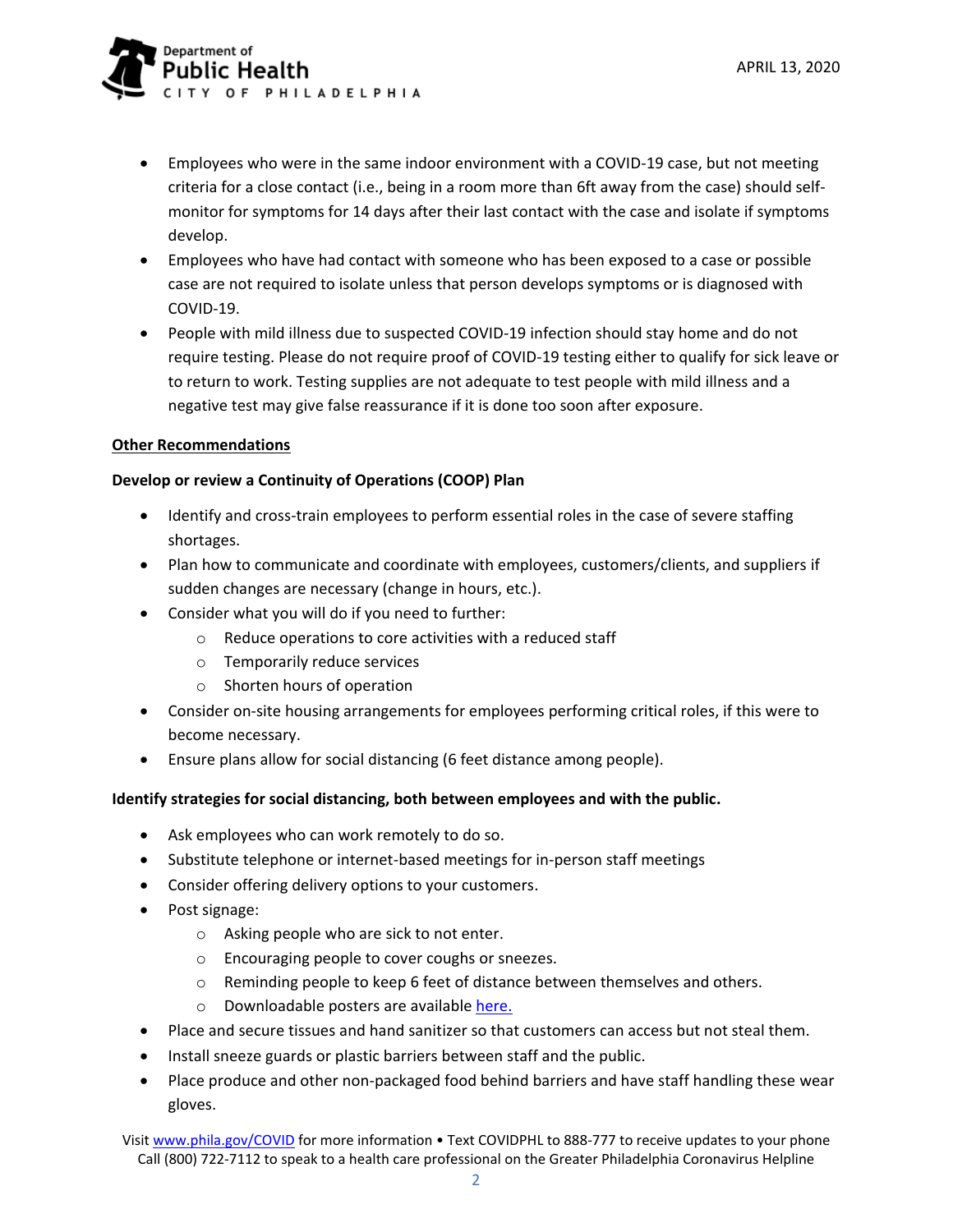

- Consider offering curb service rather than have customers come into stores, taking care to keep customers spaced 6 feet apart if possible
- Consider limiting the number of people on premises at one time. If this could create a line, plan for a staff person to be outside promoting social distancing among those waiting.
- Consider seniors-only hours or other strategies to protect those who are most vulnerable.

## **Ensure that employees stay home when sick.**

- Develop flexible policies for employees to stay home when they or their family members are sick, particularly:
	- o Policies regarding unscheduled absences
	- o Policies regarding use of sick time
	- o Return to work policies
	- o Paid sick time
- Suspend policies requiring physicians' notes for extended sick leave.
- Educate employees about the availability of leave under the [Family and Medical Leave Act](https://www.dol.gov/agencies/whd/fmla/pandemic) (FMLA).
- Consider mandatory sick leave for employees with fever or respiratory symptoms.
- Consider reassigning employees who are at an increased risk for severe complications associated with COVID-19, or who have household members at high risk away from direct contact with customers and clients. If reassignment is possible, ask employees to notify you if they or their household members fall in a high-risk category:
	- o People over age 50
	- $\circ$  People with chronic conditions including diabetes, heart disease, and lung conditions

## **Educate employees on COVID-19 spread and preparedness.**

- Provide employees with links to COVID-19 information from the Philadelphia Department of [Public Health \(PDPH\)](https://www.phila.gov/programs/coronavirus-disease-2019-covid-19/) and the [CDC.](https://www.cdc.gov/coronavirus/2019-ncov/)
- Provide information to employees regarding your continuity of operations plan.
- Circulate information on [respiratory etiquette](https://www.cdc.gov/healthywater/hygiene/etiquette/coughing_sneezing.html) and [environmental cleaning procedures.](https://www.phila.gov/media/20200315113203/PDPH-COVID-19-Facilities-Cleaning-Guidance.pdf)
	- o Routinely clean all frequently touched surfaces in the workplace, such as workstations, countertops, doorknobs, elevator buttons, stairwell railings, refrigerator handles, and water fountains/coolers. Use the cleaning agents that are usually used in these areas and follow the directions on the label.
- Provide disposable wipes so that frequently touched surfaces can be wiped down by employees before each use.
- Encourage employees to create personal or household emergency preparedness plans.
	- o Include alternative childcare arrangements, where applicable.
	- o Share [PDPH information on COVID-19 preparation.](https://www.phila.gov/services/mental-physical-health/environmental-health-hazards/covid-19/what-you-can-do/)

Visi[t www.phila.gov/COVID](http://www.phila.gov/COVID) for more information • Text COVIDPHL to [888-777](tel:+888-777) to receive updates to your phone Cal[l \(800\) 722-7112](tel:8007227112) to speak to a health care professional on the Greater Philadelphia Coronavirus Helpline